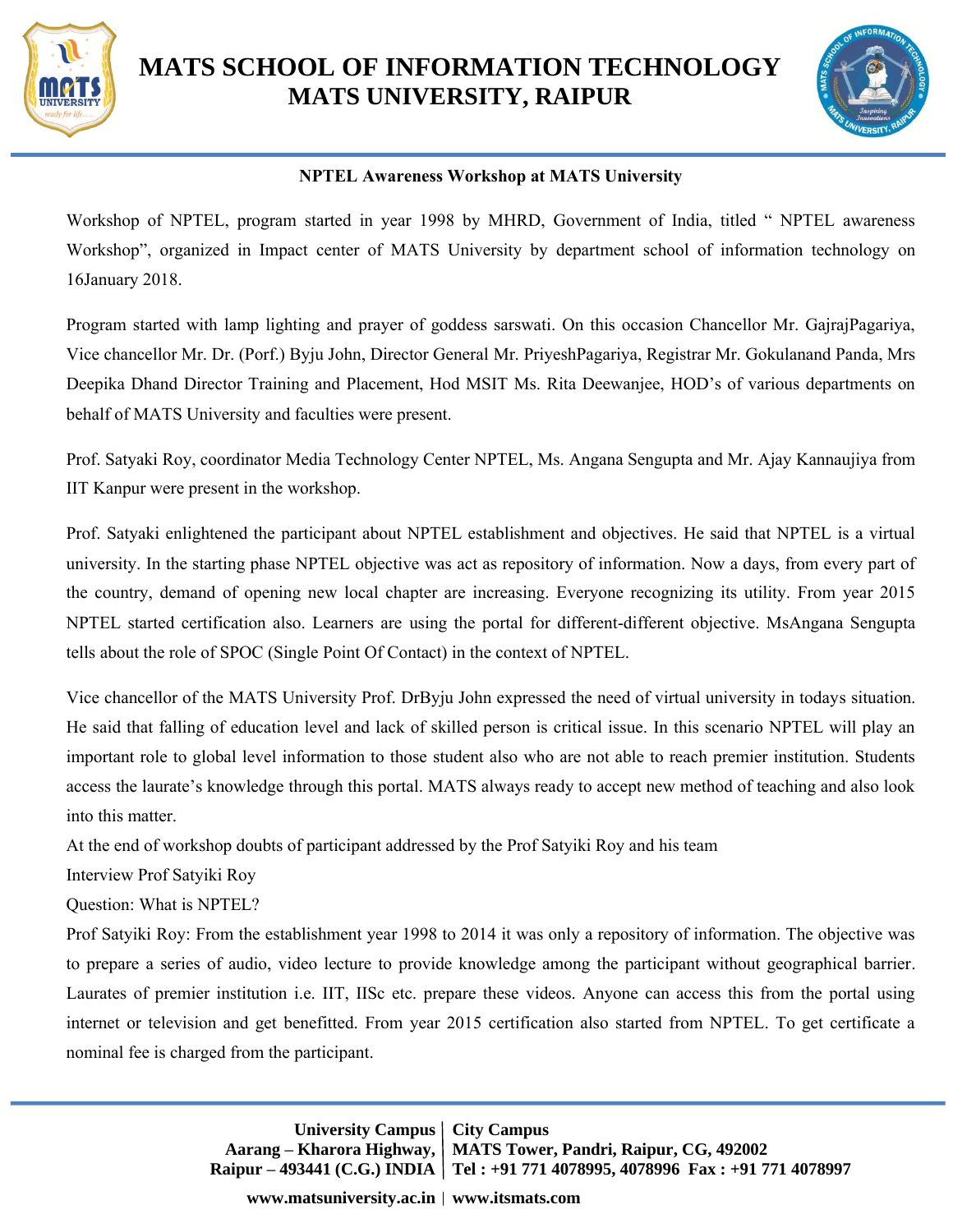



## Question: What is benefit of NPTEL certificate?

Prof Satyiki Roy: Industry and institution both give recognition to NPTEL for internship, job etc. AICTE also gave nod to include NPTEL video in the curriculum. NPTEL is very beneficial for the elective subject run by several institutions. Employer use NPTEL certificate to access the knowledge level of faculties also.

Question: India, where electricity, internet etc. limitation are easily seen. How this project is beneficial.

Prof Satyiki Roy: When distance education was introduced same question raised from every nook of the thinkers, but it was successful. NPTEL is in starting age which come into various stages. In near future it will prove it's utility.

Question: Year 2016-17 can be identified as internet revolution. What is your opinion in this purview.

Prof Satyiki Roy: Certainly, this revolution brought internet facility in the hand of common people who are away from it. I believe that those group of people who are not accessing the resource are capable to get benefit.

Question: what is difference between traditional education system and NPTEL.

Prof Satyiki Roy: No need to compare both because both have different objective and outcome. NPTEL is trying to fill the gap of knowledge provided in traditional education and need of today. Traditional education and virtual university will write the future of India in better way.

Question: what are the future plans of NPTEL?

Prof Satyiki Roy: NPTEL is ambitious project of GOI, in which a lot of steps need to be taken. At the start it was meant for only teachers but anyone can get benefit from it. Inclusion of practical orientation will be in near future but long way to go. Concept of SPOC introduced in this context. Institution having good lab facility may be used as study centers where learners can do practical sessions.